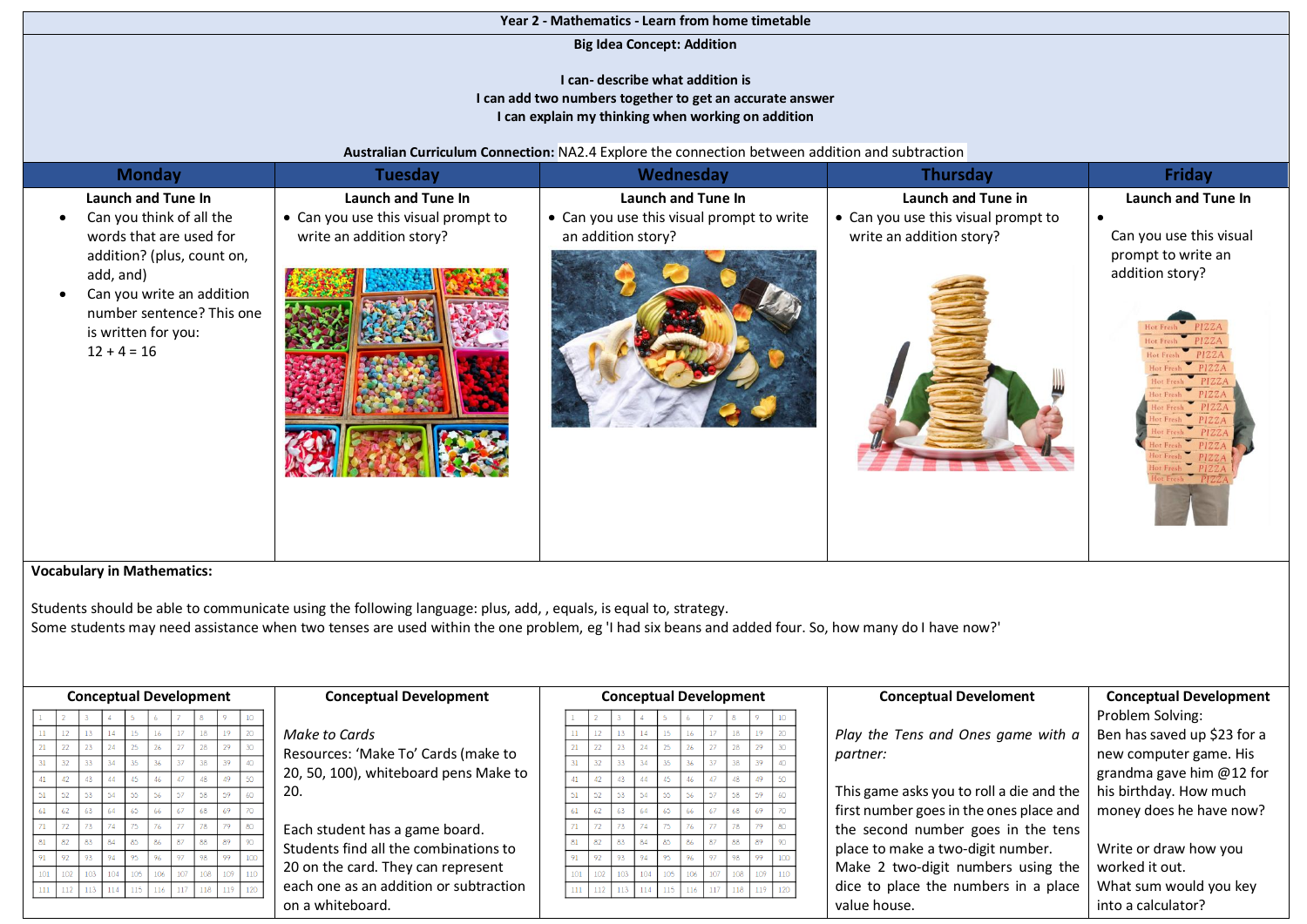*Activity Process – Let's Add 10 1*. Give each student a 100's board and 10 counters.

2. Ask students to count in tens, starting at 10.

3. Ask students to put a counter on 10. Ask, "What is 10 more? Allow students time to count along 10 spaces to 20.

4. Ask students to place a counter on 20. Continue in this way until you reach 100.

5. Repeat activity but this time start at 3. Ask: "What is 10 more?" Allow students time to count along to 13. 6. Ask students to place a counter on 13. Ask "What is 10 more than 13?". 7. Continue this way. Ask students to keep adding 10 each time. 8. As students continue with their pattern ask them to write their answers on a whiteboard as they go.

Source: Linthorne, C. & Serenc, M. 2005. Jigsaw Maths Teacher Resource Book 2. Firefly Press: Buderim



|    | $\overline{2}$ | 3  | 4  |
|----|----------------|----|----|
| 5  | 6              |    | 8  |
| 9  | 10             | 11 | 12 |
| 13 | 14             | 15 | 16 |
| 17 | 18             | 19 | 20 |

10% PrintableNumbers

12  $13$  $14$ 15

27 28 29  $30$ 

16 17 18 19 20

21 22 23 24  $25$ 

26 31 32 33

36 37 41 42 43 44 45 46 47 48 49 50

5  $\overline{9}$ 10

34 35 38 39 40

| Use the 120 chart to work out these |
|-------------------------------------|
| addition sums:                      |

 $32 + 18 =$ 

72+ 12=

 $28+ 19=$ 

 $64 + 23 =$ 

Explain to someone what strategy you used. How did you see it in your maths brain?



Can you draw what these two-digit numbers would look like if I was to represent or make them using bundling sticks like the ones in the photo?



Can you now take these two numbers and answer ' how many sticks are there now altogether?'

Show how you worked it out in a drawing

How could you have worked it out on a calculator?

Repeat the process

Is the second answer more or less sticks altogether than the first answer?

How many more or less did you have in the second instance?

Tell someone how you worked it out.

2. Ryan has saved \$21 for a new computer game he is going to buy with Ben. Use the answer from problem 1 to work out how much more money Ben has saved than Ryan? Draw or write how you worked it out.

What sum would you key into a calculator to work out your answer?

3. Ryan and Ben have saved \$56 towards the computer game they want to buy. They need \$22 more. How much money do they need to buy the game? Draw or write how you worked it out.

What sum would you key into a calculator to work out your answer?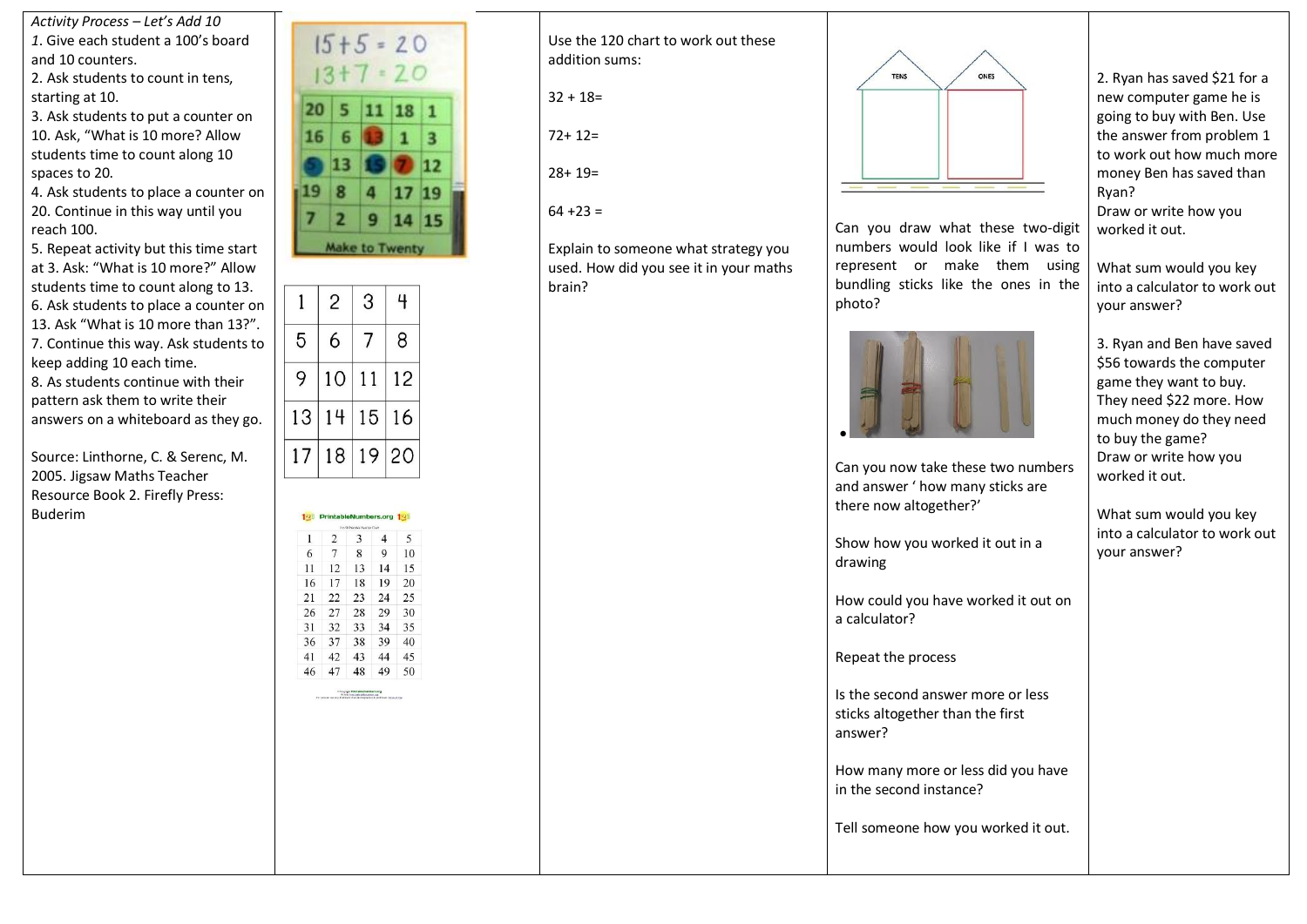|                                                                                                                                                                                                                                                                                                                                                                         | Hundreds Chart<br>$2$ 3 4 5 6 7 8 9 10<br>  12   13   14   15   16   17   18   19   20<br> 21 22 23 24 25 26 27 28 29 30<br>$32$ 33 34 35 36 37 38 39 40<br>$41 \mid 42 \mid 43 \mid 44 \mid 45 \mid 46 \mid 47 \mid 48 \mid 49 \mid 50$<br>$52$ 53 54 55 56 57 58 59 60<br>$62$ 63 64 65 66 67 68 69<br>72 73 74 75 76 77 78 79 80<br>81 82 83 84 85 86 87 88 89 90<br>91 92 93 94 95 96 97 98 99 100                                          |                                                                                                                                                                                                                                       |                                                                                                                                                                                                                                                                                                                                                                                                                                                           |                                                                                                                                                                                                                                                   |
|-------------------------------------------------------------------------------------------------------------------------------------------------------------------------------------------------------------------------------------------------------------------------------------------------------------------------------------------------------------------------|-------------------------------------------------------------------------------------------------------------------------------------------------------------------------------------------------------------------------------------------------------------------------------------------------------------------------------------------------------------------------------------------------------------------------------------------------|---------------------------------------------------------------------------------------------------------------------------------------------------------------------------------------------------------------------------------------|-----------------------------------------------------------------------------------------------------------------------------------------------------------------------------------------------------------------------------------------------------------------------------------------------------------------------------------------------------------------------------------------------------------------------------------------------------------|---------------------------------------------------------------------------------------------------------------------------------------------------------------------------------------------------------------------------------------------------|
| <b>Learning Journal</b><br>Using the number sentence you<br>$\bullet$<br>wrote earlier, can you say a<br>number story to match this?<br>E.g- There were 12 chickens<br>pecking in the grass and 4 more<br>came along to join them, how<br>many were there all together?<br>There were 8 altogether.<br>Can you draw an addition story<br>to match your number sentence? | <b>Learning Journal</b><br>• Thinking of addition, draw/ write<br>what comes to mind.                                                                                                                                                                                                                                                                                                                                                           | <b>Learning Journal</b><br>• Can you draw 3 addition stories where<br>the total is above 30?<br>. Write the sum you would use to work<br>out the answer?                                                                              | <b>Learning Journal</b><br>Can you go outside and<br>see where addition<br>might be represented in<br>nature. Can you make a<br>number sentence using<br>ideas from outside?<br>E.g-2 butterflies were<br>sitting on a bush and 3<br>more came along. How<br>many butterflies<br>altogether?<br>Can you find addition<br>with two digit numbers<br>in the real world?<br>Draw what you think<br>about when you<br>consider addition in the<br>real world? | <b>Learning Journal</b><br>Can you write an<br>addition problem that<br>someone in your class<br>could solve?<br>How do you think they<br>might work it out?<br>Is there another way to<br>think about this or<br>show your thinking?             |
| <b>Fluency</b><br>Addition card game:<br>Take a deck of cards<br>Turn over the first card-this<br>is your first number.<br>Turn over a second card<br>Add your two cards<br>together.<br>What is the sum of the two<br>cards altogether?                                                                                                                                | <b>Fluency</b><br><b>Counting in Tens- Calculator Game</b><br>Resources: Calculator/ paper<br>$\bullet$<br>Ask students to use constant<br>$\bullet$<br>addition on their calculator to<br>count in 10's. To begin,<br>students enter '10+' and then<br>press '=' each time to which<br>they add 10: they no longer<br>need to press '+10' each time.<br>Have students predict which<br>number will come next<br>(writing the prediction on the | <b>Fluency</b><br>Addition card game:<br>Take a deck of cards<br>Turn over the first card-this is<br>your first number.<br>Turn over a second card<br>Add your two cards together.<br>What is the sum of the two cards<br>altogether? | <b>Fluency</b><br><b>Counting in Tens- Calculator Game</b><br>Resources: Calculator/ paper<br>Ask students to use constant<br>addition on their calculator to<br>count in 8's. To begin,<br>students enter '8+' and then<br>press '=' each time to which<br>they add 8: they no longer<br>need to press '+8' each time.<br>Have students predict which<br>number will come next<br>(writing the prediction on the                                         | <b>Fluency</b><br>Addition card game:<br>Take a deck of cards<br>Turn over the first<br>card-this is your<br>first number.<br>Turn over a second<br>card<br>Add your two cards<br>together.<br>What is the sum of<br>the two cards<br>altogether? |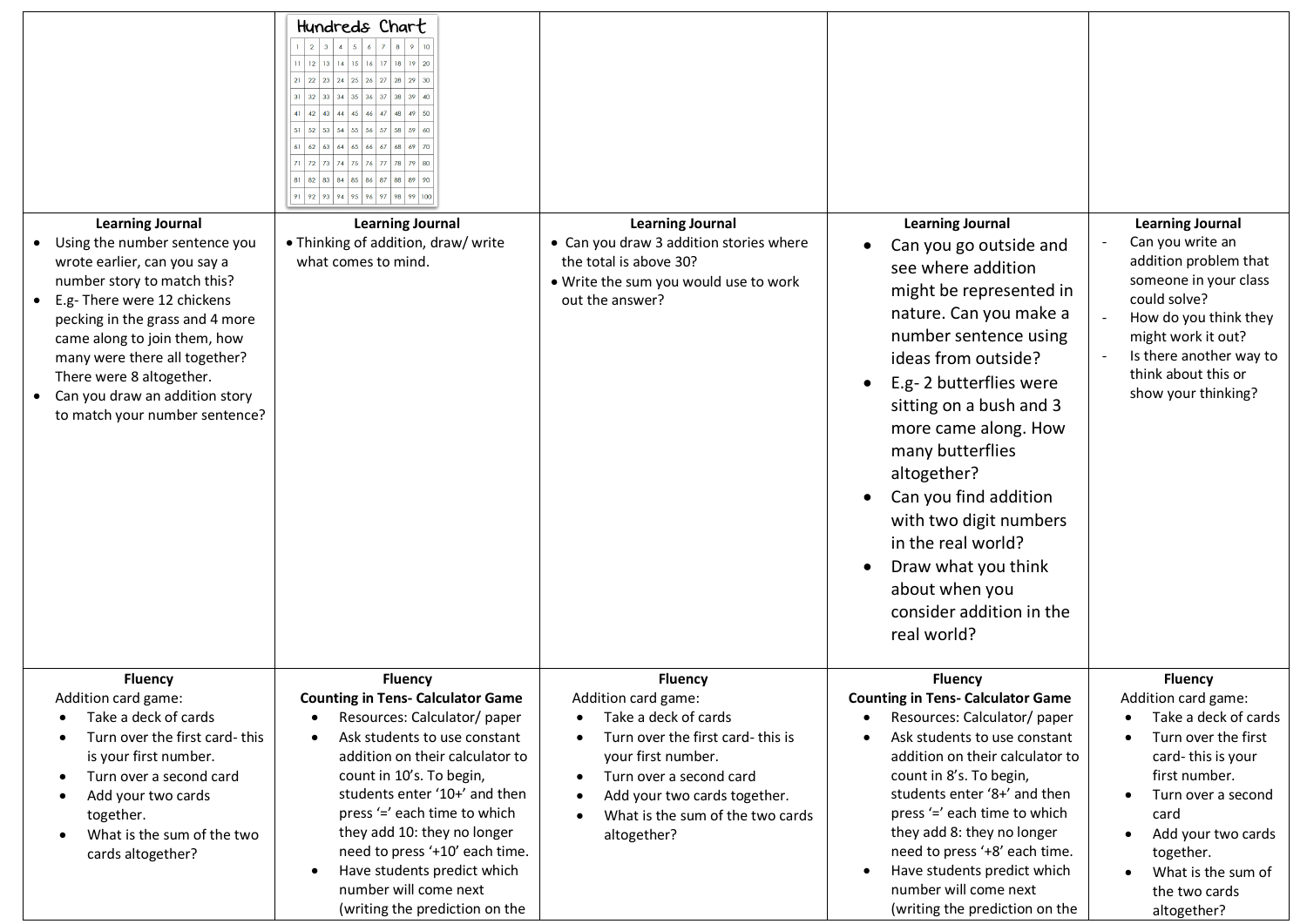| piece of paper), then press' ='<br>to verify.<br>To vary the activity, nominate a<br>$\bullet$<br>starting number, for example<br>34, and ask students to predict<br>counting up in 10's. | piece of paper), then press' ='<br>to verify.<br>To vary the activity, nominate<br>a starting number, for<br>example 34, and ask students<br>to predict counting up in 8's. | Challenge:<br>This time turn two cards<br>over and move them close<br>together. These 2 cards<br>represent a two digit<br>number e.g 23.<br>Turn another 2 cards over to<br>make a second two digit<br>number. |
|-------------------------------------------------------------------------------------------------------------------------------------------------------------------------------------------|-----------------------------------------------------------------------------------------------------------------------------------------------------------------------------|----------------------------------------------------------------------------------------------------------------------------------------------------------------------------------------------------------------|
|                                                                                                                                                                                           |                                                                                                                                                                             | Can you add these 2, two<br>digit numbers together to<br>find out how much it is<br>altogether?<br>Repeat                                                                                                      |
|                                                                                                                                                                                           |                                                                                                                                                                             |                                                                                                                                                                                                                |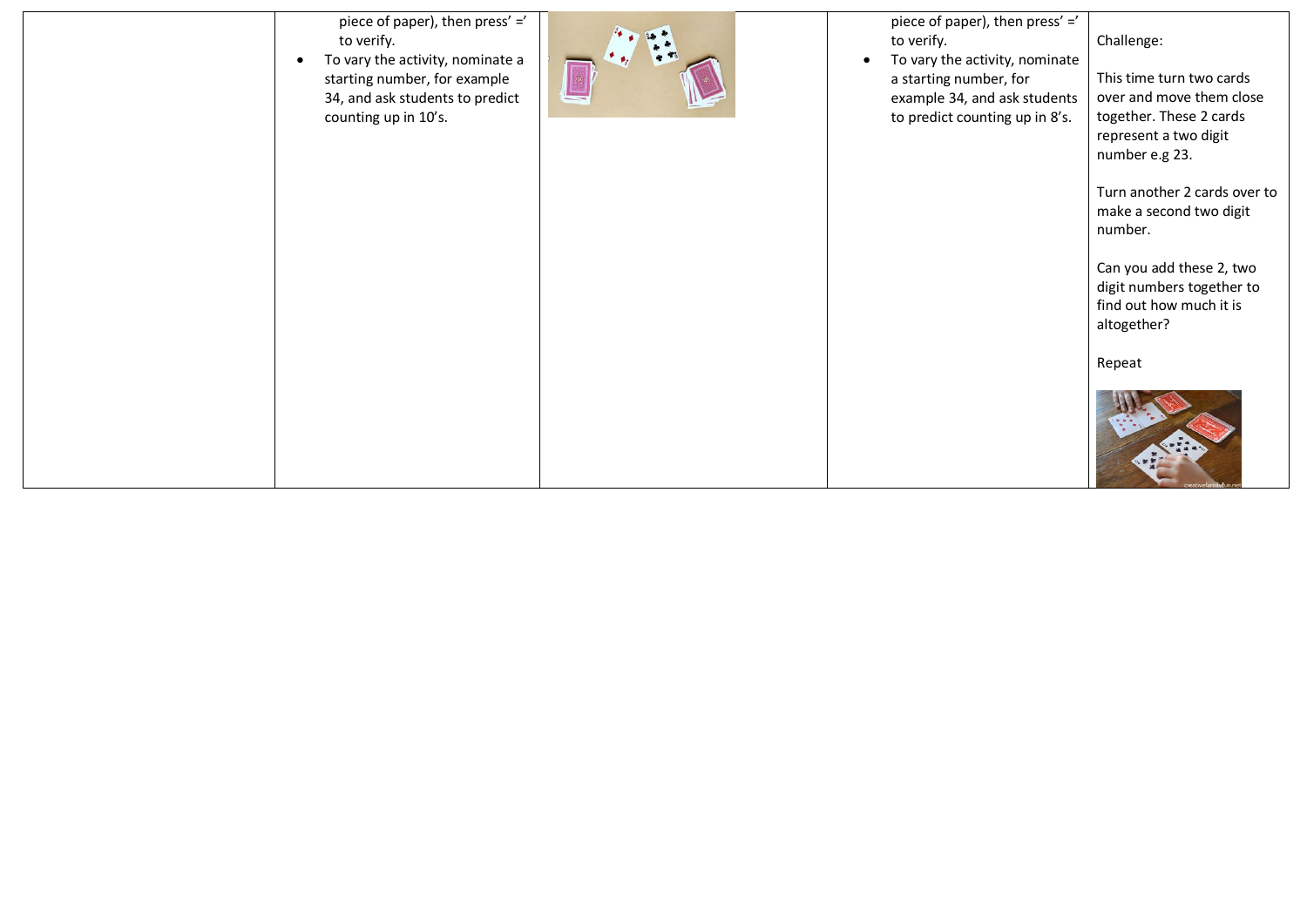**Place Value Houses** 

| "The Trend Setter House" |      |      |  |  |  |  |  |  |  |
|--------------------------|------|------|--|--|--|--|--|--|--|
| Hundreds                 | Tens | Ones |  |  |  |  |  |  |  |
|                          |      |      |  |  |  |  |  |  |  |
|                          |      |      |  |  |  |  |  |  |  |
|                          |      |      |  |  |  |  |  |  |  |
|                          |      |      |  |  |  |  |  |  |  |
|                          |      |      |  |  |  |  |  |  |  |
|                          |      |      |  |  |  |  |  |  |  |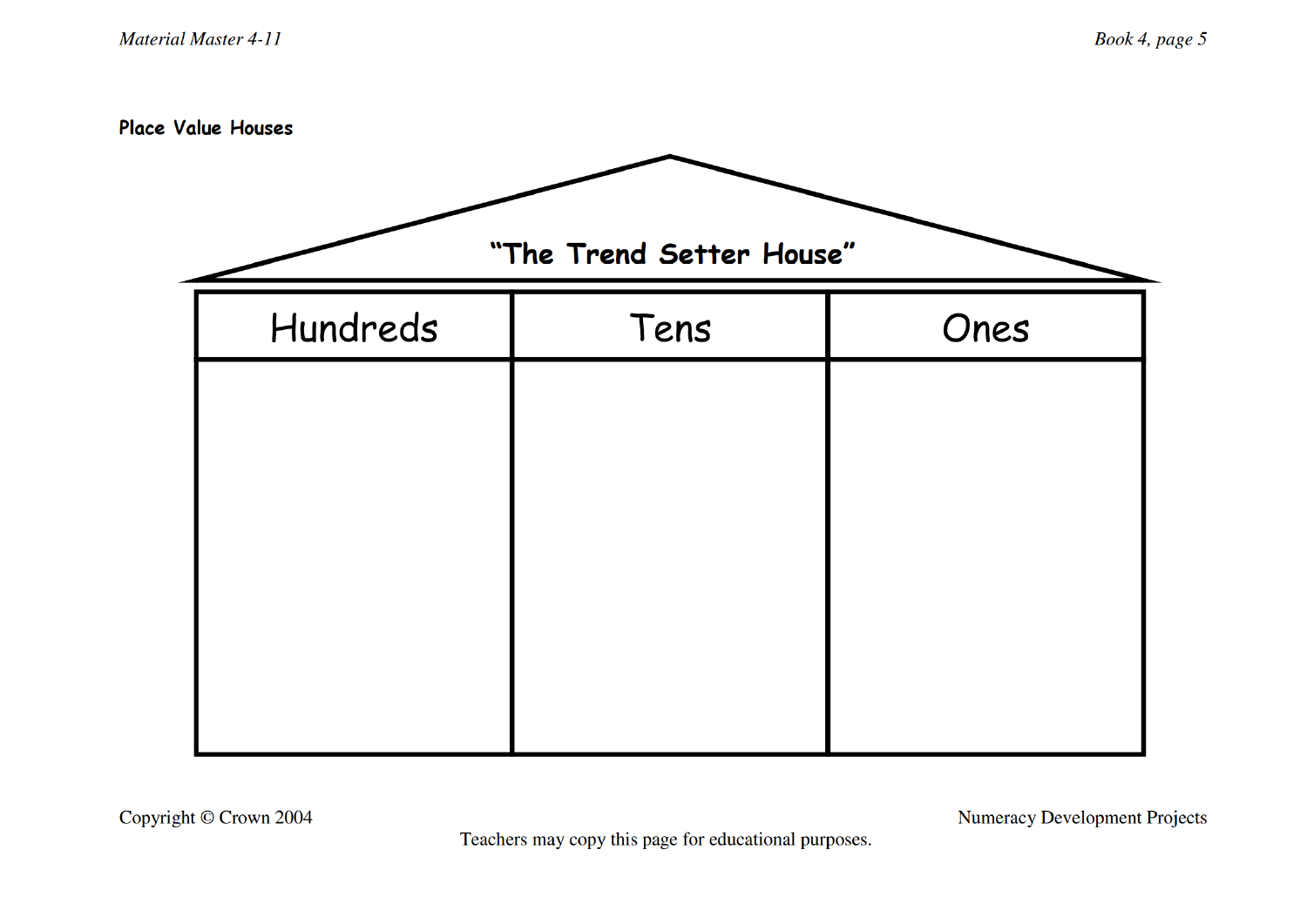|    |             | 3  | 4  |  |
|----|-------------|----|----|--|
| 5  | 6           |    | 8  |  |
| 9  | 10          | 11 | 12 |  |
| 13 | 14          | 15 | 16 |  |
|    | 17 18 19 20 |    |    |  |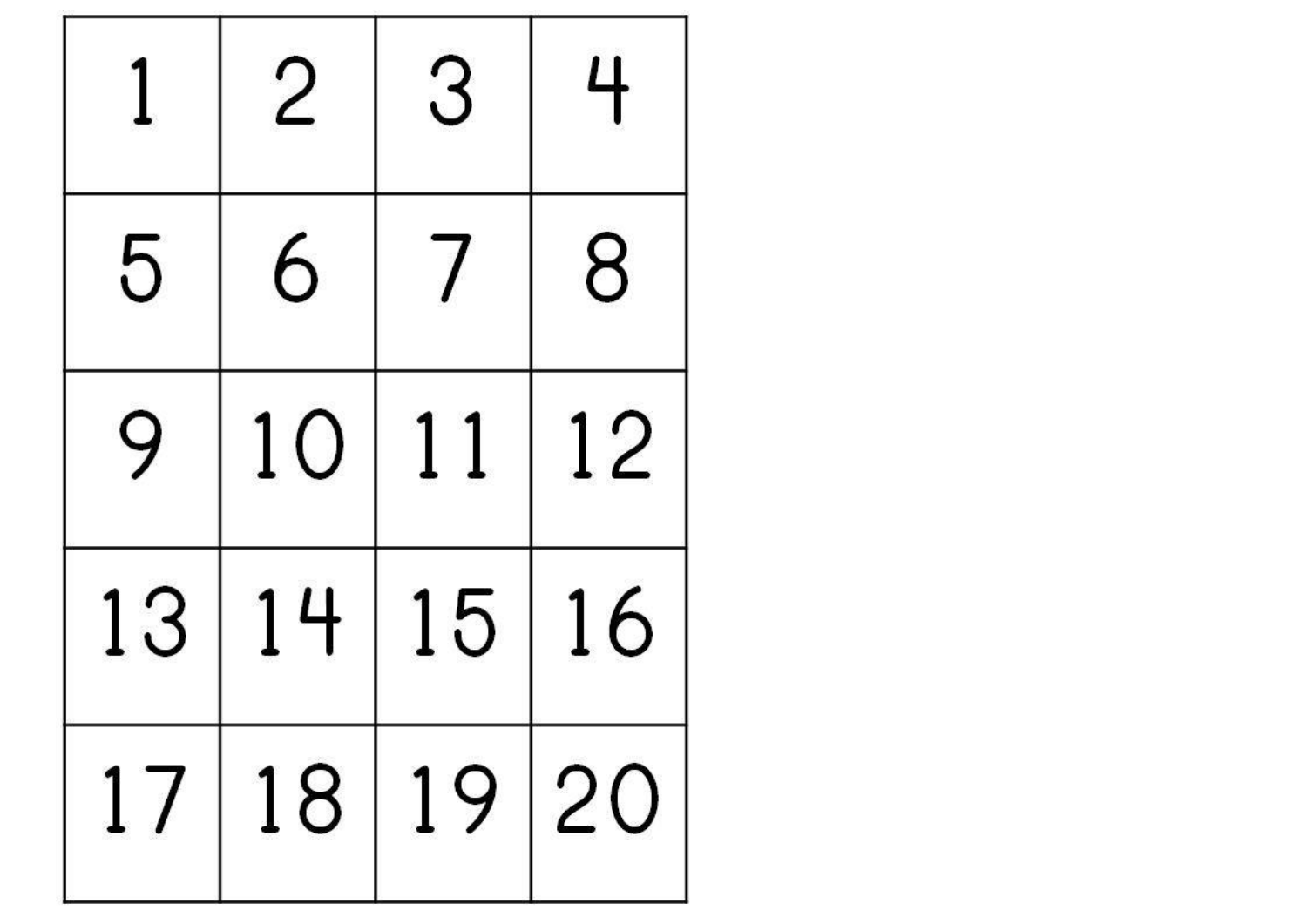

> C Copyright PrintableNumbers.org Website: http://printablenumbers.org For personal use only. Commercial use and duplication is prohibited. Terms of Use